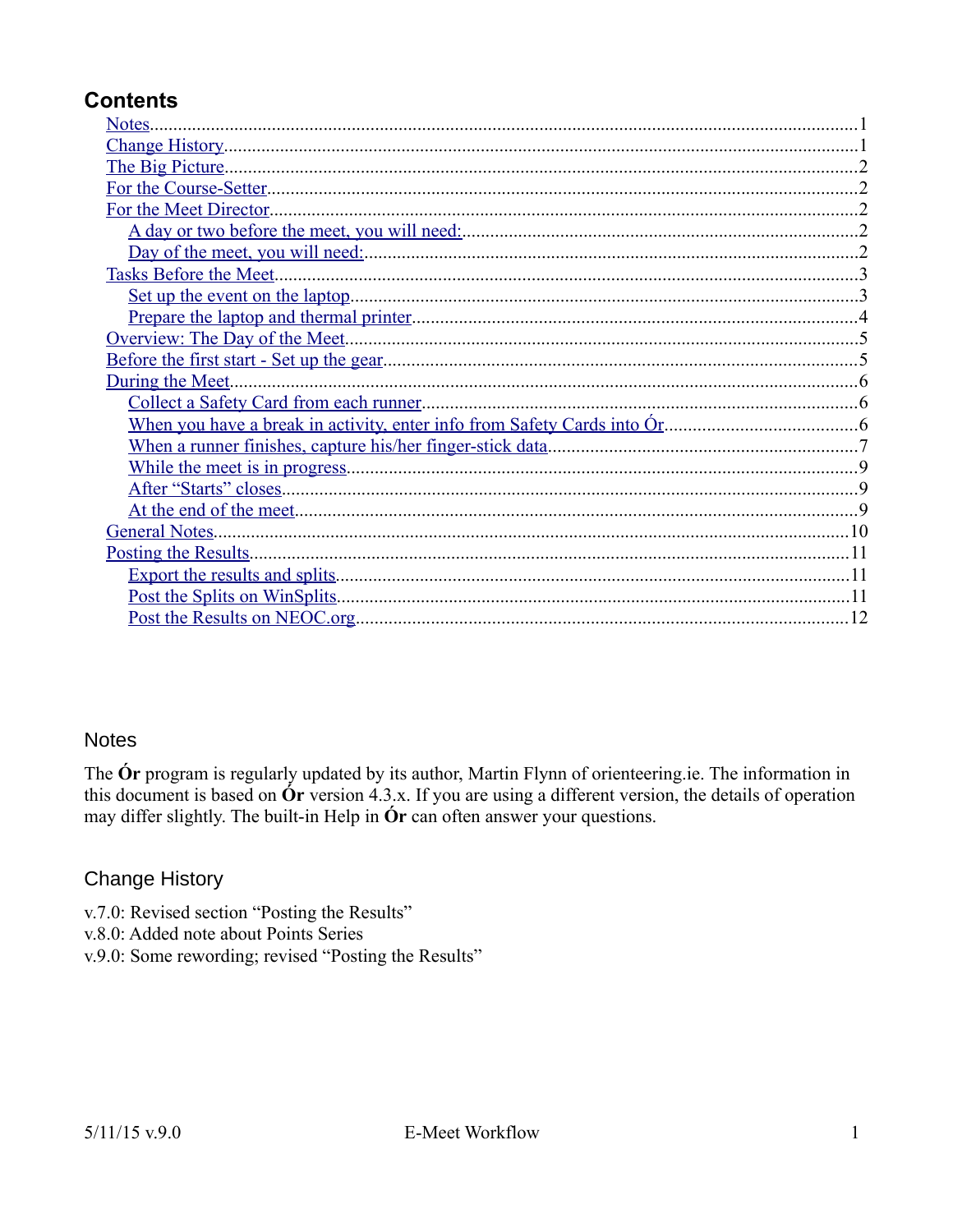# **How to Run a NEOC E-Punch Meet** (Club meet with "regular" courses)

# <span id="page-1-4"></span>The Big Picture

The main tasks involved when preparing for an E-punch meet are:

- Time-sync the controls, Start, Finish, etc. you will use, before they are set in the field (so that the internal clock in each one is set identically). [approx. 30 mins.]
- Configure your courses on the club laptop, in the program **Ór**. [approx. 15 minutes]
- Charge the laptop and the thermal printer overnight (in case the generator fails).

### <span id="page-1-3"></span>For the Course-Setter

- Controls must have numeric codes to use the **Ór** meet software.
- Things are easier for everyone if you <u>do not</u> re-number the e-controls. Talk to the Equipment Manager to find out what control numbers you'll get for your meet, and design your courses using those numbers.
- Get one or two extra controls, for backup in case a control fails.
- Sometime in the week before placing the e-controls in the field, time-sync to the **SI-Master control** the following:
	- all the controls, including the Start and Finish controls
	- the GeBe thermal printer's download box

See the document **How to Sync E-Controls** (available on neoc.org) for directions.

### <span id="page-1-2"></span>For the Meet Director

<span id="page-1-1"></span>A day or two before the meet, you will need:

- 1. Club laptop with the download station (orange box with USB plug; this should be in the backpack with the laptop).
- 2. Club GeBE thermal printer with accessories; this should all be in one blue, plastic case.

<span id="page-1-0"></span>Day of the meet, you will need:

- 1. Spare roll of thermal printer paper; this may be in the blue case with the printer, or in one of the loaner finger-stick cases.
- 2. Case(s) of loaner finger-sticks.
- 3. Clear, Check, Start, and Finish controls; and stands for the Start and Finish controls.
- 4. If venue does not have AC power: Club generator and fuel jug, club extension cord.
- 5. Club LCD display and its tripod (for live results).
- 6. Canopy/tarp(s) and rope to shelter the laptop and generator, if wet weather is expected.
- 7. A volunteer to enter runner info into **Ór** and manage downloads. At busy meets, you should have **two** volunteers—one to check that Safety Cards are complete and legible (and to ensure Clear & Check), and one to enter info into **Ór** and manage downloads.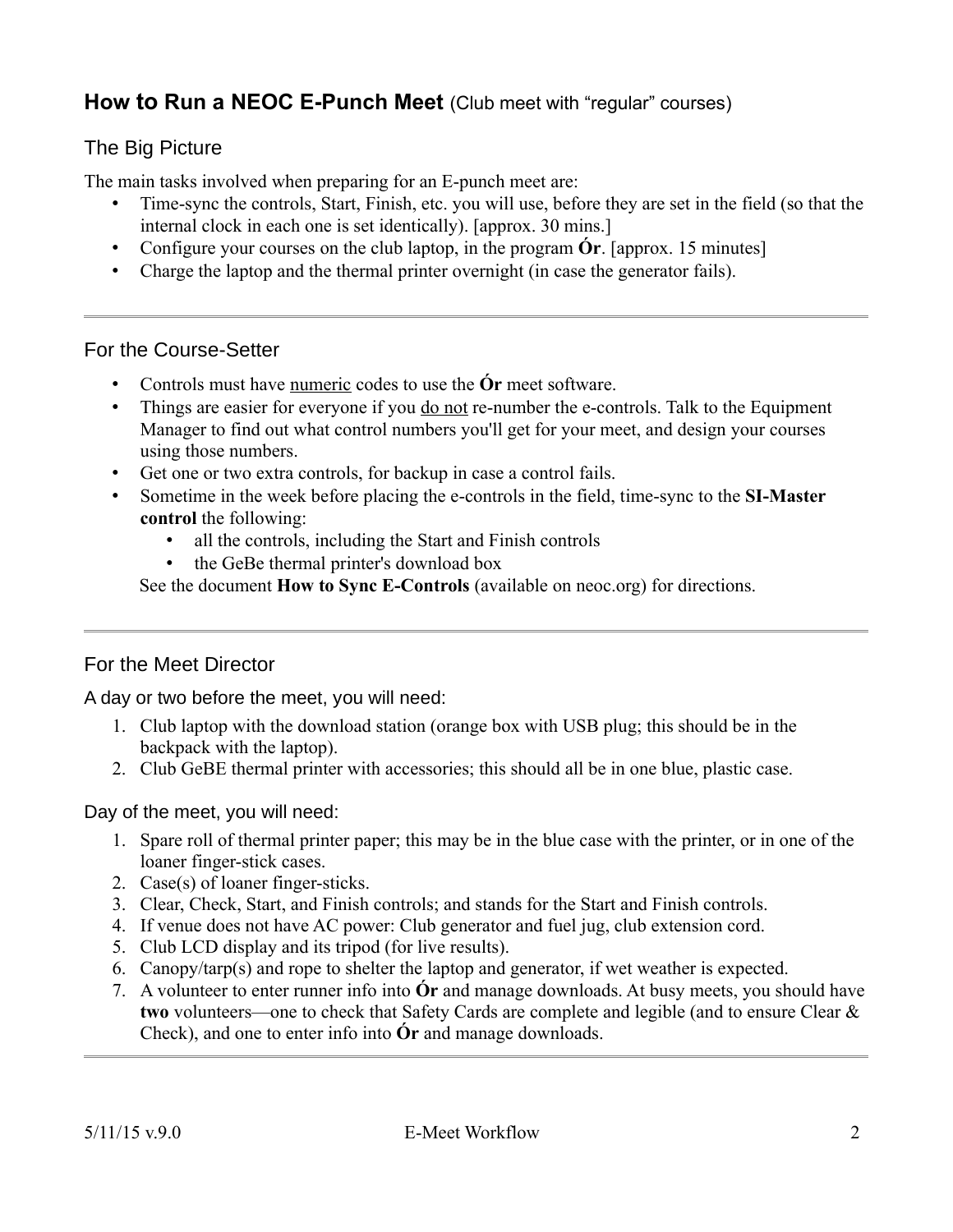# <span id="page-2-1"></span>Tasks Before the Meet

<span id="page-2-0"></span>Set up the event on the laptop

From the course setter, for each course that will be offered, get:

- the course name
- a list of control numbers, in order
- the course Length in kilometers (Purple Pen calculates this for you)
- the course Climb in meters (if available)

Then use the program **Ór** to set up all the courses for the event. **Note** that the built-in Help in **Ór** is very useful.

- 1. Turn on the laptop, with the push-button on the right end of the screen hinge. [Password is the short name of your favorite O-club, lower-case.]
- 2. Start the program **Ór** on the laptop.
- 3. In **Ór**, click File > New Competition. The "Edit Competition" window will open.
	- a) Enter "Competition Name" (e.g. "Prospect Hill 14 November 2015")
	- b) Check that:
		- "Type" is set to "Individual"
		- "Time Format" is set to "mmm:ss"
		- "Calculated By" is set to "Course"
	- c) Set "Zero Time" to a time before any runner could conceivably punch the first control. For our usual 10 AM starts, you could set this to "8:00:00". The "Zero Time" is used for a runner who does not punch the Start control.
	- d) Click "OK."
- 4. Define the courses:

In **Ór**, click Edit > Courses. The "Manage Courses" window will open. For each course to be offered, click "New". The "Edit Course" window will open.

- a) Enter "Course Name" (e.g. "Orange", "Sprint 1", "Long", "Toe-Stubber Night-O")
- b) "Course Length" (in kilometers) and "Course Climb" (in meters) are optional, but appreciated. Don't enter units; just numbers.
- c) "Default Start Time" will be carried over from the Competition setting. (If this is a mass-start course, enter an estimated start time and input the exact start time before the first finisher downloads.)
- d) Set "Course Type" to "Cross Country" for normal, punch-all-in-order events. For "Score" and "Scatter," see **Ór**'s Help.
- e) Click the "Variants" tab. Check that "Variant Type" is "Single." In the "Controls" textbox, type the control numbers for this course, in order, with a semicolon after each one. Do not include Start and Finish in this list. (The list ends with a semicolon!) This step is important – double-check this control list.
- f) Click "OK."
- 5. After all the courses are entered, click "Close" to exit the "Manage Courses" window.

Now you are ready to register runners. Remember that you can change any of the settings any time before the first runner starts, by using the Edit menu. This is handy if there is a last-minute control change.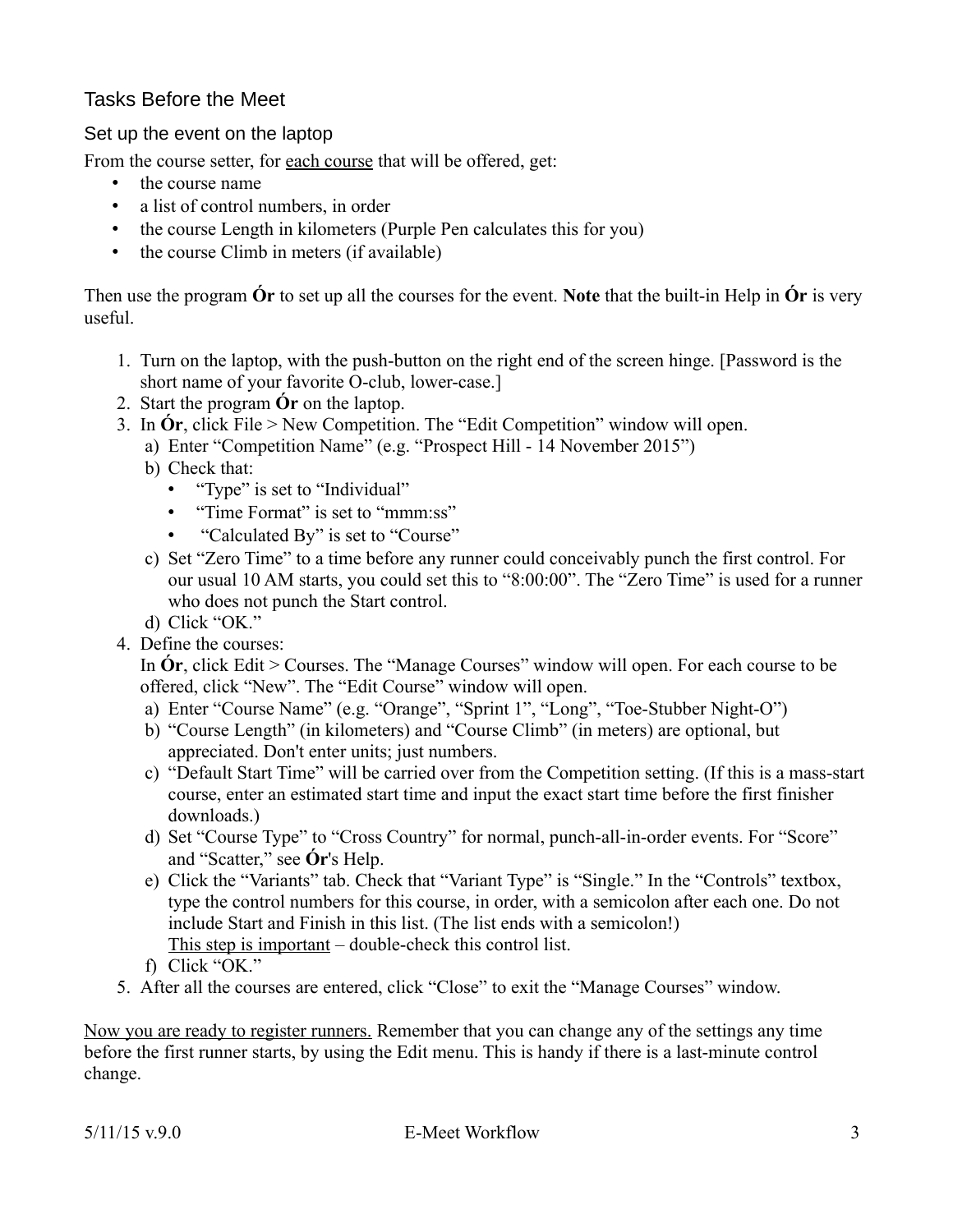<span id="page-3-0"></span>Prepare the laptop and thermal printer

The night before the meet:

- 1. Charge the laptop overnight, at least 10 hours to be safe. The power supply is in the backpack; it connects to the laptop at its right side.
- 2. Charge the thermal printer overnight. The power supply is in the printer's case. The charger connects to the front side of the printer.
- 3. [*optional step*] Boot up the laptop. Get connected to the Internet. For wireless connections:
	- Press "Windows"-X (the key to the left of the spacebar with the Windows logo, together with X). The "Windows Mobility Center" will open.
	- Click "Turn wireless on". When you are connected to the Internet, you will see "Connected" and green bars.
	- If you are having trouble connecting, press the F2 key to turn on/off the PC's antenna. Start **Ór**.
		- Click Internet  $>$  Get Archive...
		- This will download NEOC's current database of finger-sticks.
		- Quit **Ór** and Shut Down the laptop.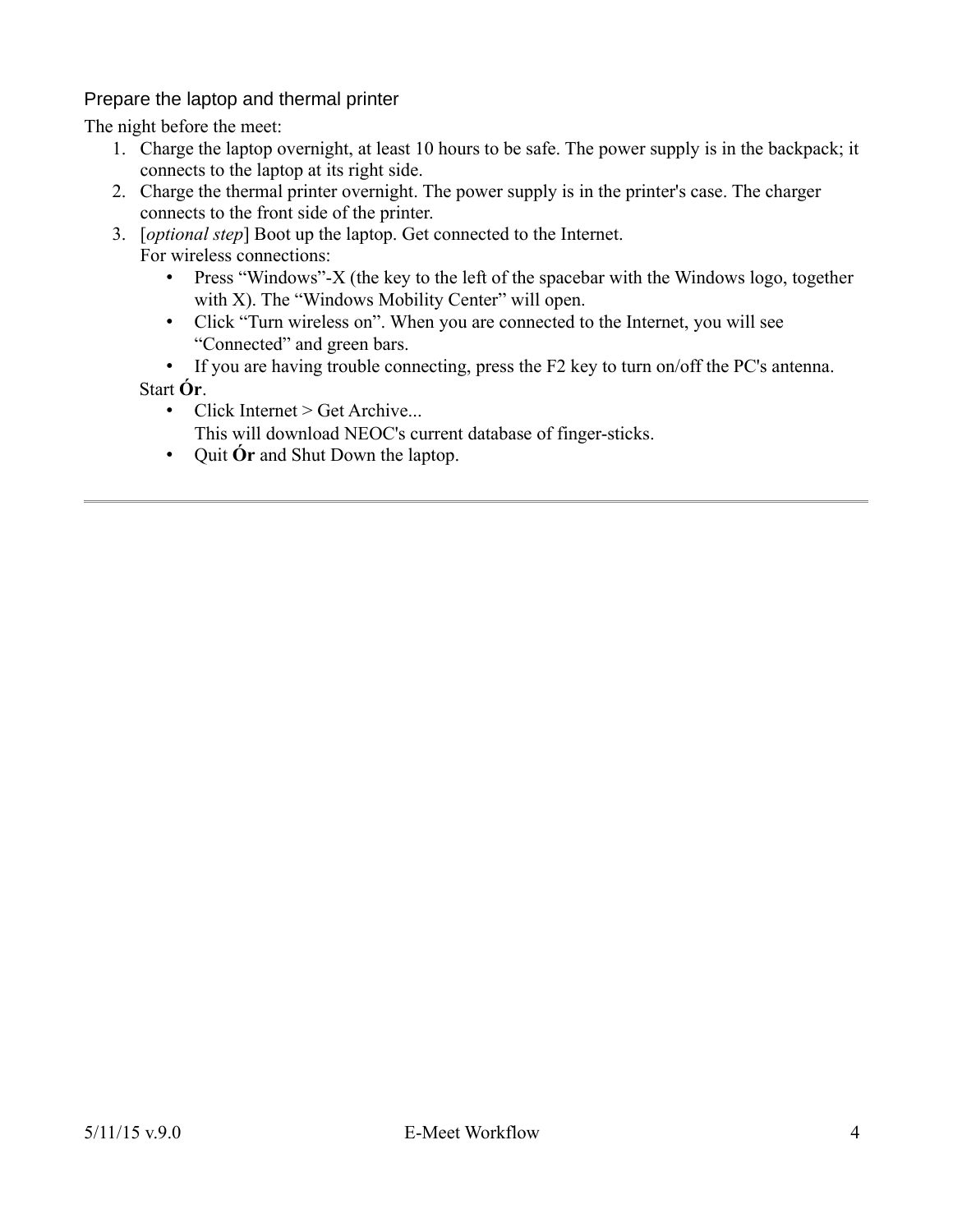# <span id="page-4-1"></span>Overview: The Day of the Meet

- Collect a Safety Card from each runner and verify that it is legible and complete.
- Instruct runner to Clear and Check, then direct them to Start.
- Use **Ór** on the laptop to record information from each Safety Card, and to download results from each runner's finger-stick after finish.
- Use the thermal printer to give each runner a copy of his/her splits.
- Set **Ór** to display live results on the LCD monitor -or- copy runner's finish time to his/her Safety Card, then hang the card on the results string.
- Send final Results to Points Series person.
- Compose a Results page for the website (or e-mail the results files to the Results Coordinator).

## <span id="page-4-0"></span>Before the first start - Set up the gear

- 1. Set up the laptop where it will be safe from rain, and near the Start and Finish (if possible).
- 2. There is a power-strip in the backpack. If you don't have access to a power outlet, set the generator in a clear, level place away from people. Start the generator and run the extension cord to the laptop table.
- 3. Plug in the laptop and the LCD monitor. Connect the monitor's data cable to the port on the left side of the laptop.
- 4. Turn on the laptop and start **Ór**.
- 5. Plug the orange download box (stored in the backpack) into one of the USB ports on the laptop. Near the top of the **Ór** window, set "Com Port" to "COMx" (COM3, COM6, ...). The text next to "Com Port" will change from red "Connecting" to green "Open" (after about 10 seconds). (Never unplug the download station while **Ór** is running!)
- 6. Look at the title bar of **Ór**. If your event is not displayed there, click File > Open Competition and select your event.
- 7. In **Ór**, click Tools > Result Screen. Drag the "Live Results" window to the right until it is visible on the LCD, then maximize it to use the entire LCD display.
- 8. In the blue printer case, find the thermal printer, paper tape, and download box velcro-ed to the orange board. Place the orange board near the laptop. Check that the download box is plugged into the printer. Connect the power supply and plug it in.
- 9. Take a roll of printer paper. "Thread" it under the hinge edge of the printer's paper hatch and out the opposite side of the hatch. The paper should curl up as it exits the printer.
- 10. Find the purple "Clear Backup" stick, tethered by a string to the printer rig. Dip it into the printer's download box to erase any old downloads. (DO NOT do this during your event!)
- 11. Verify that the printer is connected properly. Dip any finger-stick into the printer's download box. Even if the stick has been cleared, it should print a few lines.
- 12. Clip a Clear and Check control onto the orange board for this purpose (in the "Start box"), and set it out in front of the laptop.
- 13. Before the first starter, use a purple "Clear Backup" key (in the blue box with the SI-Master) to clear the Start control(s) you'll be using. (This will enable **Ór** to read the "started" runners later in the meet, and give you a list of who is still out.)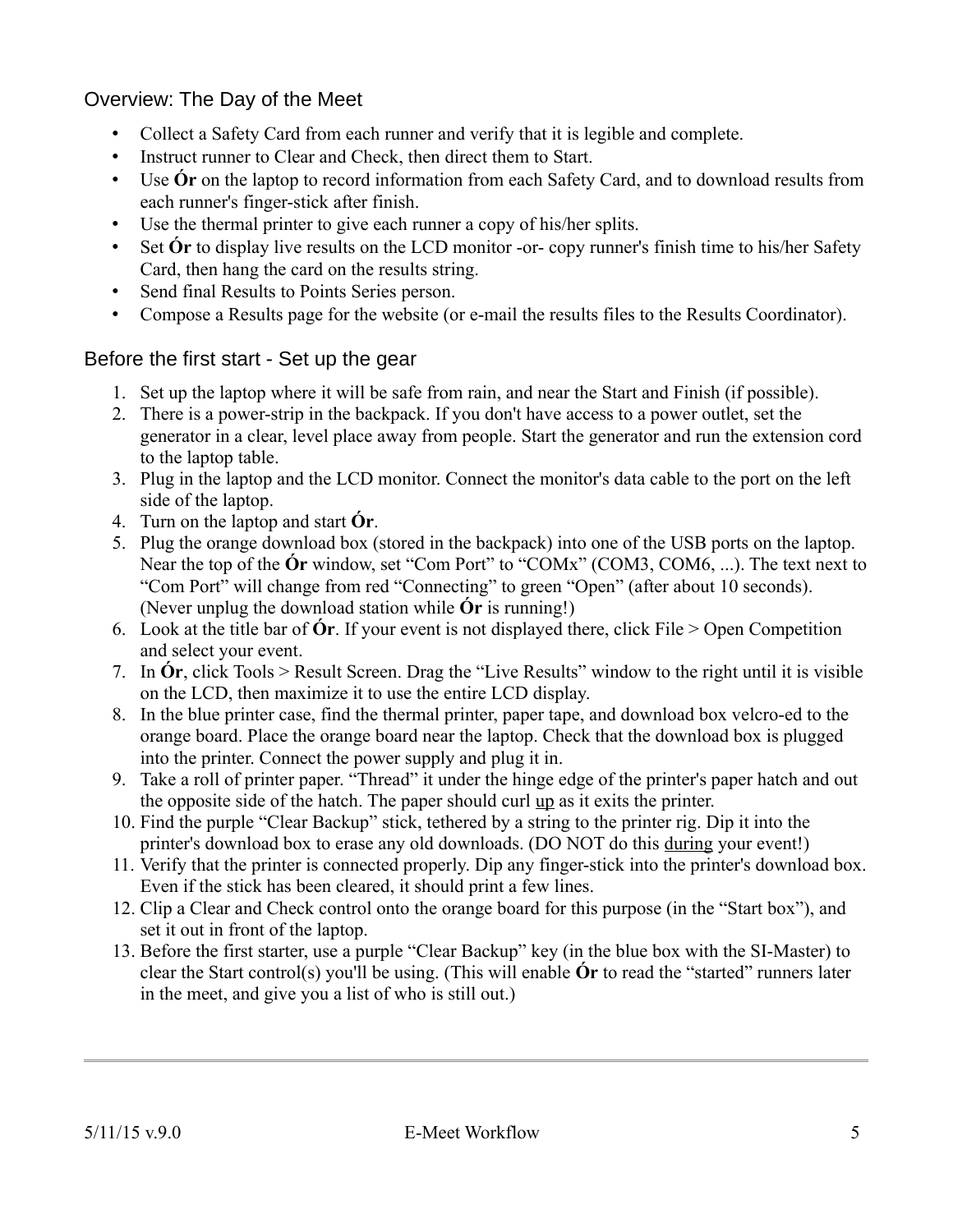# <span id="page-5-2"></span>During the Meet

<span id="page-5-1"></span>Collect a Safety Card from each runner

| <b>NEW ENGLAND ORIENTEERING CLUB</b><br><b>Safety Card</b><br>COMPLETE LEGIBLY AND GIVE TO STARTER |             |                    |            |  |  |  |  |
|----------------------------------------------------------------------------------------------------|-------------|--------------------|------------|--|--|--|--|
| SI CARD (FINGER STICK) #                                                                           |             | APPROX. START TIME |            |  |  |  |  |
| NAME(S)                                                                                            |             |                    |            |  |  |  |  |
| O-CLUB or Affiliation                                                                              |             |                    |            |  |  |  |  |
| COURSE                                                                                             | <b>TIME</b> | <b>MIN</b>         | <b>SEC</b> |  |  |  |  |

- Collect the runner's Safety Card. **Verify that the Safety Card is legible and complete.** For groups, note the number of people; e.g. "Team Greyhound (4)" or "Joe Needle +2".
- Instruct the runner to **Clear** and **Check** his/her stick, then direct the runner to the Start.
- E-punch runners can usually self-start. Request runners on the same course to wait a couple of minutes, then self-start.
- Remind newbies to punch Start before running off, and to return for download when done (even if abandoning the event!). **All runners must download so we know they're out of the woods.**

<span id="page-5-0"></span>When you have a break in activity, enter info from Safety Cards into Ór

| Ór - Prospect Hill                            |
|-----------------------------------------------|
| File Edit Internet Tools Help                 |
| Finis<br>Com Port<br>COM <sub>3</sub><br>Open |
| <b>Add New Competitor</b>                     |
| <b>Extras</b><br>Score<br>Details             |
| <b>SI Number</b><br>Rented $\Box$             |
| Name                                          |
| Club [None]<br>Course [None]                  |
| Class [None] ▼<br>$N/C \Box$<br>ID            |
|                                               |
| OK<br>Cancel<br>Help                          |
| <b>Entries</b><br><b>Results</b>              |
| Class Cour<br>Club<br>Name                    |

Find the "Add New Competitor" section in the upper-left part of the **Ór** window.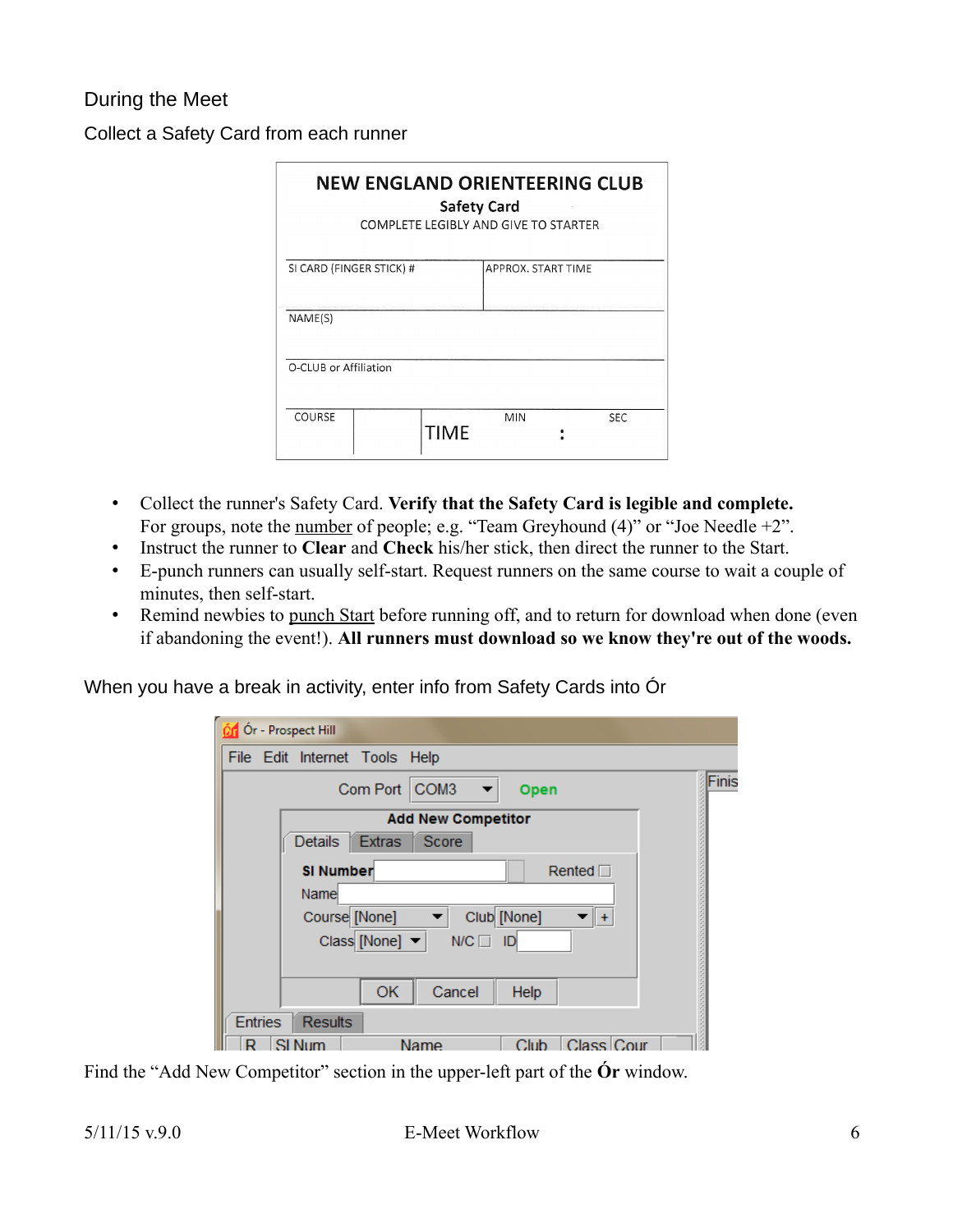- 1. Enter the runner's finger-stick number ("SI Number"). Beware of transposing digits.
- 2. Press "Tab" to advance the cursor to the next input field.
	- If the stick is a NEOC loaner stick, the "Rented" checkbox will be checked, and the cursor will land in the "Name" field. Enter the runner's first and last names. For groups, enter at least one name and a count of others in the group (e.g., "Sue Loadstone +3"). Please check that your spelling is correct – this information will live on the website for years to come.
	- If the stick belongs to a runner who has registered it with NEOC, his/her name and club will fill-in automatically, and the cursor will land on the "Course" drop-down.
- 3. Select the runner's Course.
- 4. *Optional*: Select the runner's Club. If the club isn't in the pull-down list, click the "+" button to add it to the list, then select it from the list.
- 5. *Very optional*: Select the runner's Class.
- 6. Click "OK." You may get a warning that the finger-stick has already been used by another runner. (This often happens with loaner sticks late in a meet.) Verify that the stick number is correct, and click "Yes" to re-use the stick.
- 7. File the Safety Card by course in the start-card box.

Tips:

- "Alt-e" moves the cursor to the "SI Number" field, ready to Enter a new runner.
- Use "Tab" to move to the next field; Shift-Tab to move to the previous field. The active field will have a (slightly) **bold** label.
- When the "Rented" checkbox is active, "Space" will toggle it checked/unchecked.
- When a pull-down is active, hit the first letter of your choice to select it. For example, when "Course" is active, hit "O" to select "Orange." Multiple hits will cycle through options having the same first letter. For example, when "Club" is active, hit "E" to step through EMPO, EOC, EOOC.

<span id="page-6-0"></span>When a runner finishes, capture his/her finger-stick data

**Every runner must download** after leaving the course. (For safety, and other reasons.)

- 1. Dip the finger-stick into the download box of the thermal printer. The printed splits are for the runner's information.
- 2. Dip the finger-stick in the orange download station until it beeps. The download will be reported at the top of the right-side window.

# **Look at this information before the runner walks away!!!**



- 3. Verify that the runner's name and time appear at the top of the right-side window (it could take a few seconds). If not, download again.
- 4. Repeat the displayed name to the runner.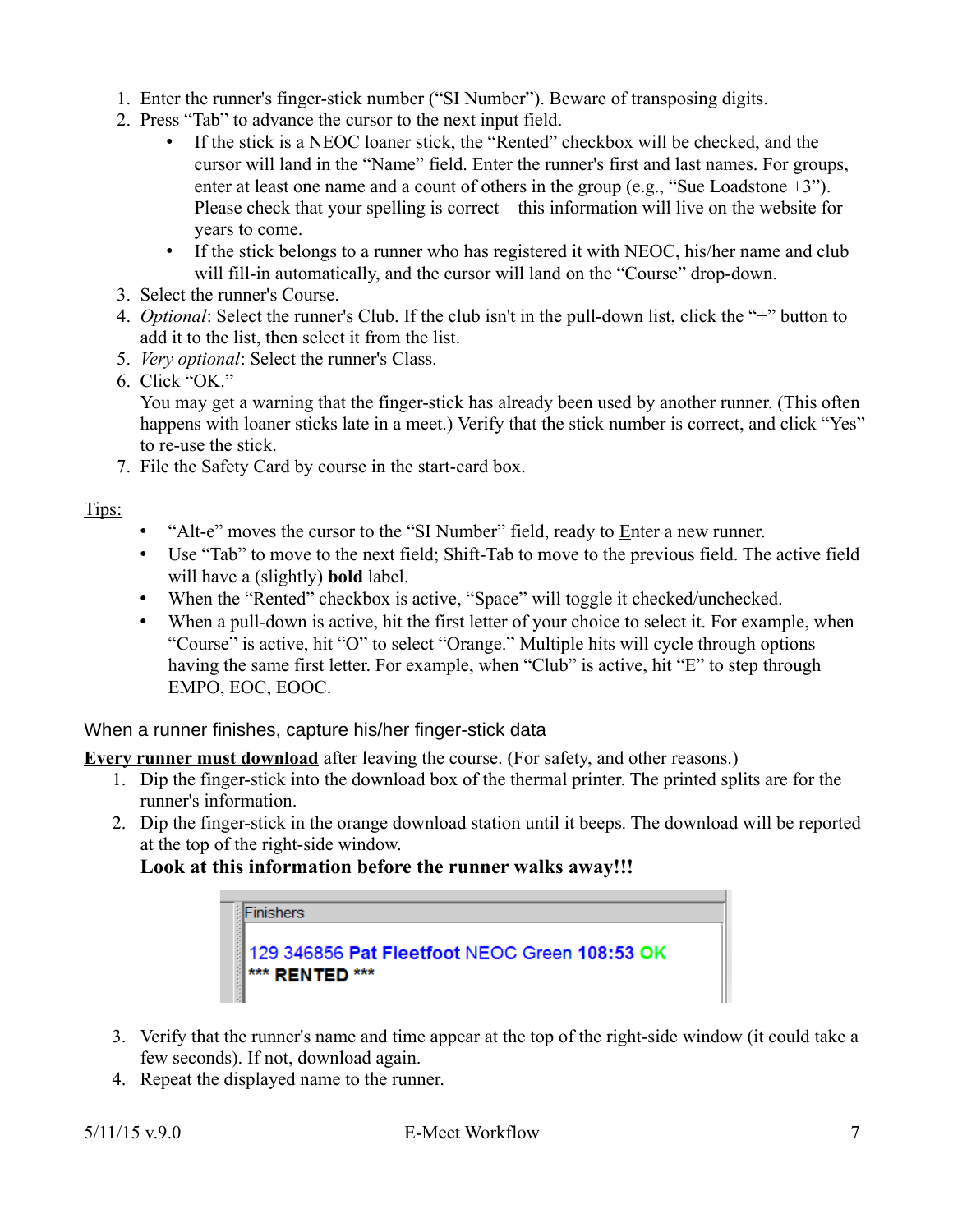If the name is wrong, then the previous user of that stick did not download:

- find the previous user of that stick in the list at left (sort the list by "SI Num"); previous user will have the same stick number and a Yellow or Red status.
- double-click the previous user's name in the list
- click the "Extras" tab
- set "Status" to DNF
- click "OK" to close the runner details
- ask the current runner to download again (repeat from step 1.)

If the name is "Unknown," then the runner's stick number was entered incorrectly or the runner's info was not entered at all. The download will appear in the lower-right pane on the tab "Extra Downloads." Once **Ór** sees the name/course info for that stick number, its entry will disappear from "Extra Downloads.":

- if you find the runner's name in list of runners, double-click the name and correct the stick number.
- otherwise, find the runner's Safety Card in the to-be-entered pile, and enter his/her information.
- 5. A list of control numbers may appear after the name: punched controls (in green), "extra controls" (in yellow), and missed controls (in red). "DNF" will appear in red if controls were missed.

| Finishers                                       |  |
|-------------------------------------------------|--|
| 129 346856 Pat Fleetfoot NEOC Green 108:53 DNF  |  |
| 129 130 119 122 140 132 133 134 135 126 127 125 |  |
| 123 136 137 114 128 116 111                     |  |
| *** RENTED ***                                  |  |

Note: If a DNF runner convinces you that a missing control was actually punched (the printed splits may substantiate this claim), edit the downloaded data:

- double-click the runner name in the list at the left
- click the "Extras" tab
- click "Edit Punches"
- click the "Add xxx" button to add the missed control
- click "OK" to close the list of controls
- click "OK" to close the runner details

| <b>iFinishers</b>                                   |                |  |  |  |  |  |  |
|-----------------------------------------------------|----------------|--|--|--|--|--|--|
|                                                     |                |  |  |  |  |  |  |
| 129 346856 Pat Fleetfoot NEOC Orange 108:53 DNF     |                |  |  |  |  |  |  |
| 117 118 119 120 121 122 123 124 125 126 127 114 128 |                |  |  |  |  |  |  |
| 116 129 130 111 132 133 134 135 126 127 125 136 137 |                |  |  |  |  |  |  |
|                                                     | *** RENTED *** |  |  |  |  |  |  |

Note: If it looks like the runner missed a LOT of controls (red #s) or has a lot of "extra" controls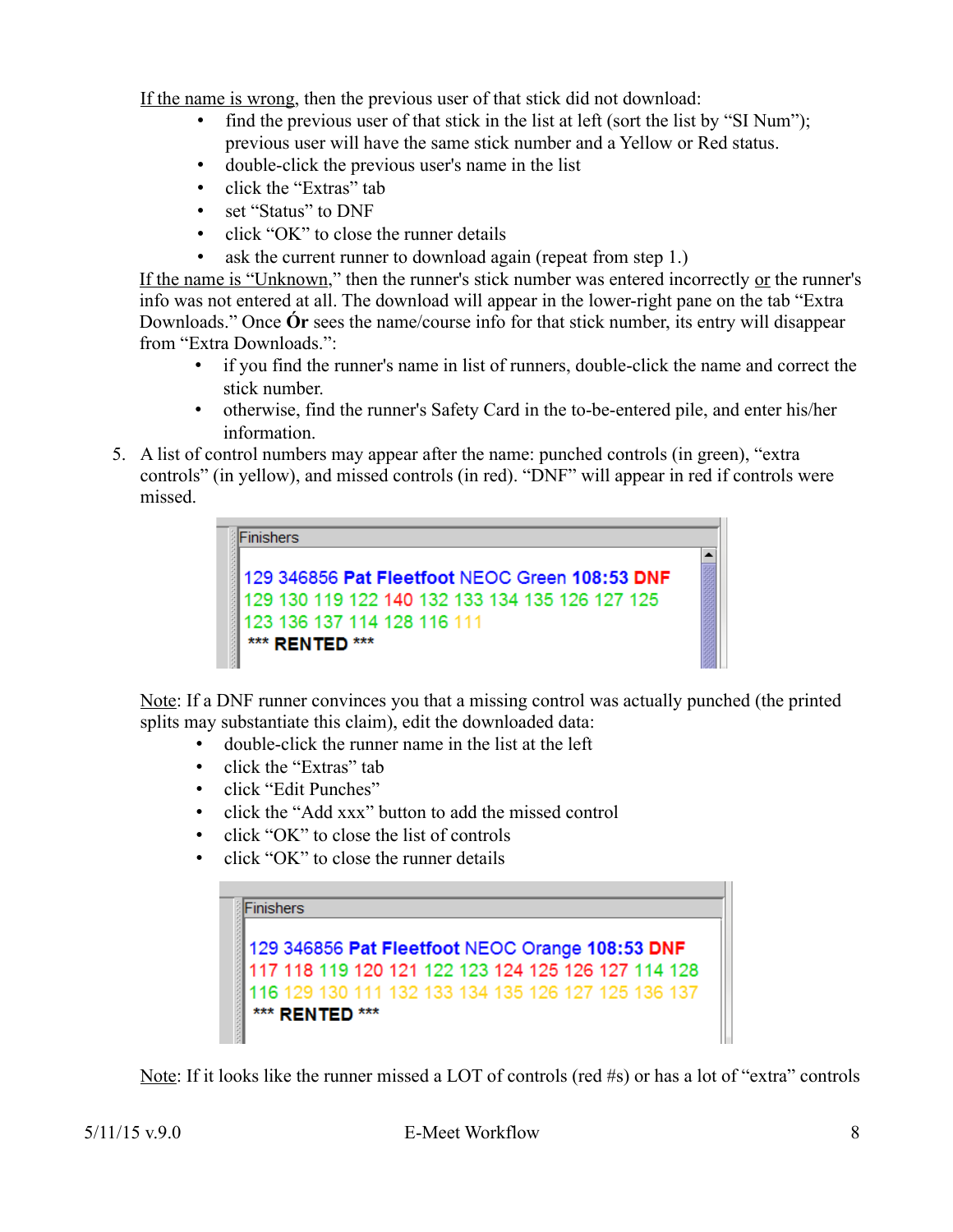(yellow #s), check that he/she was input as running the correct course. If the course is wrong:

- double-click the runner name in the list at the left
- change the Course drop-down to the correct course

Note: If the runner has an unusually long Time result, find the runner's entry in the list at left; check the time in the Start column. If the Start time is 8:00:00 (or whatever you set for "Zero Time" in **Ór**), the runner did not punch the Start control. Look at the splits printout for the time at the first control, and estimate the Start time. Double-click the runner name to open the Details window, and input Start Time on the "Extras" tab.

- 5. \*\*\* RENTED \*\*\* will appear if the runner is using a loaner stick. Remind him/her to return it.
- 6. If you're hanging results on the string, record the finish time on the runner's Safety Card and hang by course.

### <span id="page-8-2"></span>While the meet is in progress

- *optional*: Whenever you have a lull in the action, make a safety backup of **Ór**'s data. Click File > Export > Competition... to save the event data. Save it with a name and location you'll remember.
- Keep an eye on the battery level of the laptop (right end of the taskbar). If it gets too low, plug it in using a local outlet, the club generator, or a car's "accessory" cigarette-lighter. There is a power adapter in the backpack that will let you plug the computer's power cord into a car. If the car has a second, "accessory" lighter, it's usually better to use that one.

### <span id="page-8-1"></span>After "Starts" closes

• You can keep track of who is still on the course by downloading the Start control(s) into **Ór**. (This will not identify a runner who punched Start, but left without downloading, or a runner who did not punch Start.)

**Note**: This will only work if the Start control(s) was cleared before the first runner. See "Before the First Start" above.

- 1. Use the gray coupling rod to connect the Start box to the download box.
- 2. In **Ór**, click Tools > Read Start Unit (Repeat from step 1 if there are multiple Start boxes.)
- 3. After the Start box is read, the status indicators (colored dots in left column of runners list) will be updated.

Yellow = registered in **Ór**, but did not punch Start Red = started, but did not yet download (still on course or went home)  $Green = finished$ Purple  $=$  finished, but DNF

### <span id="page-8-0"></span>At the end of the meet

- Ideally, all of the colored dots in the left column of entrants should be either green (downloaded OK) or purple (downloaded DNF).
- Yellow and Red dots show runners who have not downloaded they may still be in the woods, or they went home without downloading, or they downloaded but **Ór** could not match the download's stick number with any stick number in the runners list.
- Check the "Extra Downloads" tab in the lower-right pane. These are downloads that **Ór** could not match with any stick number in the runners list. The runner's stick number may have been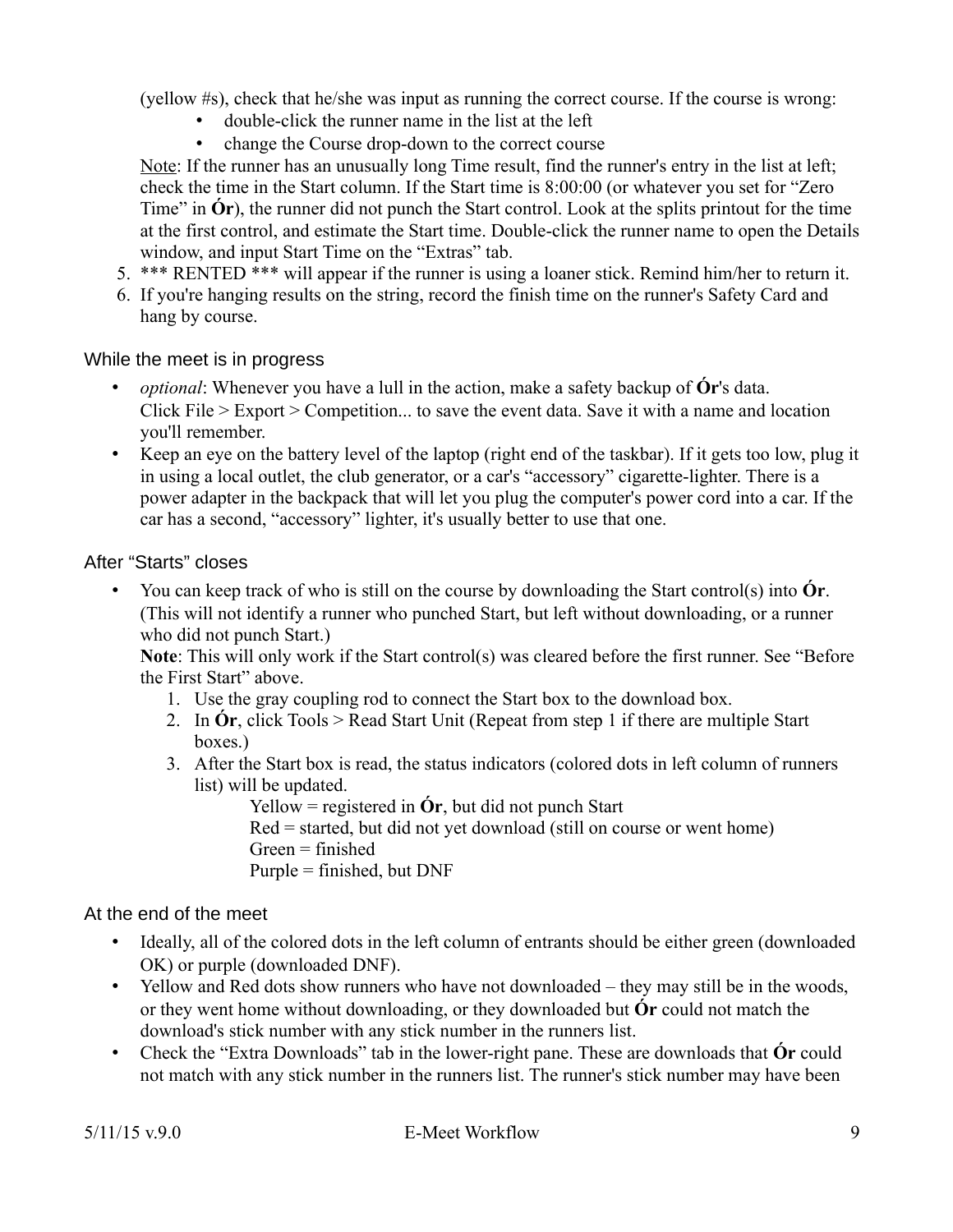entered incorrectly, or the runner was not entered at all. Look for Safety Card(s) with that stick number. If the stick number is wrong in the runners list, correct it there.

- Check the "Extra Starts" tab in the lower-right pane. These are finger-sticks that punched Start, but have not yet downloaded. Either the runner is in the woods, or he/she went home without downloading. If the stick number is for a loaner stick, see if that stick has been returned (an indication that the runner went home).
- If you are <u>certain</u> that an entry does not belong in **Ór**'s list (e.g. a runner was entered twice), delete the extraneous entry: click the entry to select it, right-click the entry, click "Delete" in the pop-up menu.
- **When all runners are accounted for**, make a final backup of the **Ór** data (File > Export > Competition...), and shut down the laptop.
- Check that all finger-sticks have been returned.

## <span id="page-9-0"></span>General Notes

- The clock on the laptop is set to "military time." Do not change that setting.
- The laptop is set to a power-saver mode so the battery will last about 6 hours on a full charge. Please do not change that setting.
- After a long period of inactivity, the laptop will go to Sleep. Press the power button to log back in.
- Never unplug the orange download station from the laptop while **O**r is running! If you MUST unplug the download station, quit **Ór** first. After re-connecting the station, don't forget to set **Ór**'s Com Port back to COMx.
- The Windows application "SPORTident.ConfigPlus" can be used to program controls. This is not recommended, and should not be necessary.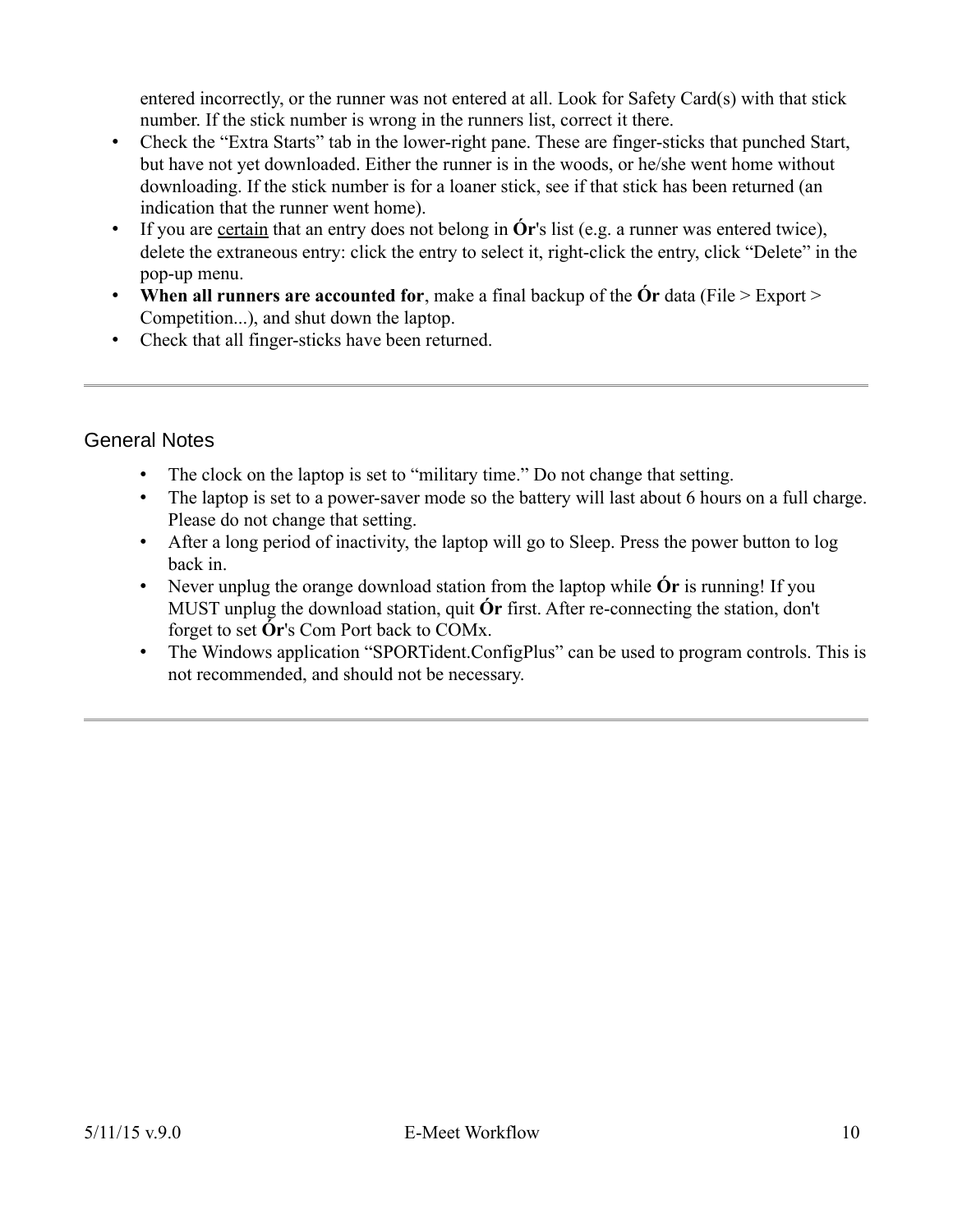# <span id="page-10-2"></span>Posting the Results

You can either compose the Results page yourself (much appreciated), or e-mail the results file and splits file to the results coordinator.

### <span id="page-10-1"></span>Export the results and splits

- 1. On the laptop, start **Ór**.
- 2. Verify that your event is loaded in **Ór** by looking for the event name in the titlebar of **Ór**'s window. If your event is not loaded, click File > Open Competition. Select your event from the list and click "OK."
- 3. Export the splits (to be used later)
	- a. Click File > Export > Splits in CSV...
	- b. Name the file something like "prospectHill\_04Nov11.csv." Remember the name and location of the .csv file you are exporting. Click the Save button.
- 4. Export the results
	- a. Click File  $>$  Save  $>$  Save Results...
	- b. Name the file something like "prospectHill\_04Nov11" (the ".html" extension will be added automatically). Remember the name and location of this file. Click the Save button.
- 5. Quit **Ór**.

Send a copy of the results html file to [pointscompetition@newenglandorienteering.org](mailto:pointscompetition@newenglandorienteering.org) so your event is included in the Points Series.

To get the results posted, you can e-mail the two files (results and splits) with a note, to resultscoordinator@newenglandorienteering.org, and wait for him/her to post the results.

Alternatively, you can **compose the Results page yourself**. The process is very similar to composing an e-mail message on Gmail or Yahoo. Note that each make of browser behaves slightly differently; be flexible as you follow these steps. You need to have Author (or higher) privileges on the NEOC website to perform this task (send request to [webmaster@newenglandorienteering.org\)](mailto:webmaster@newenglandorienteering.org).

First you will post the splits on WinSplits, then post the results (with a link to the splits) on NEOC.org.

### <span id="page-10-0"></span>Post the Splits on WinSplits

WinSplits is a site that lets anyone in the world post splits for their O-events. Post the splits from your event first, then you can put a link to those splits in with the event results on the NEOC site.

- 1. Connect the laptop to the Internet (or transfer the splits and results files to a computer with Internet access.)
- 2. In your browser, load the WinSplits homepage:<http://www.obasen.nu/winsplits/online/en>
- 3. Click the link below the header: "Upload split times"
- 4. Set the "file format" to "Sport Software CSV" and click the "Next >>" button.
- 5. In the "zero time" field, enter the "Zero Time" that was set for your event in **Ór**. You can find this by opening the event in  $\acute{O}r$ , and clicking the menu Edit > Competition. Enter the time as **hh.mm**.
- 6. Enter your e-mail address. WinSplits will send you logon info for your splits, in case you want to go back and change anything.
- 7. Next to "split time file," click the button to navigate to the .csv file you output from **Ór**.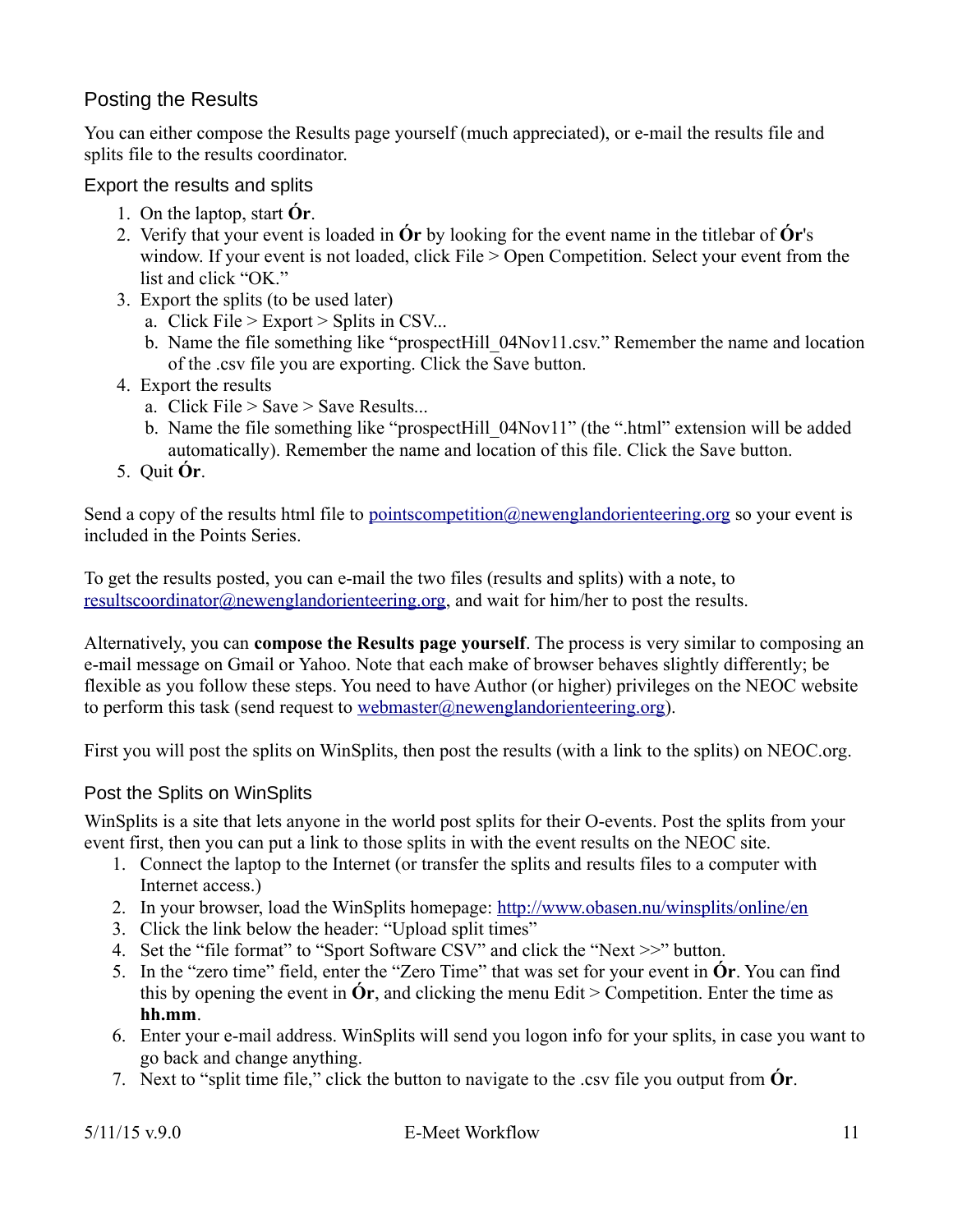- 8. Click the "Next >>" button. Wait while WinSplits uploads your .csv file.
- 9. If WinSplits finds your information and splits file to be complete and valid, it will prompt you to input:
	- a. "event name" enter something like "Mt. Tom Reservation"
	- b. "organizer" enter "New England Orienteering Club" (please spell it out)
	- c. "country" set to "USA"
	- d. "date" enter the date of the meet as **dd/mm/yyyy**
	- e. "classification" set to "local event" (for A-meets, use "national event")
- 10. Click the "Next >>" button.
- 11. WinSplits will display a summary of your event. Check that your e-mail address is correct, and that all your courses are represented. To make corrections, click the "<< Previous" button. If all is OK, click the "Next >>" button.
- 12. WinSplits will display a final screen. **Leave this window open** it contains three pieces of information:
	- a. The URL of your event splits page.
	- b. An Event number and Password for your event. (You should also receive this info via email.) Make a note of these – you'll need them if you have to update the splits or edit other info.
	- c. Click the URL of your event splits. WinSplits will open in another browser window/tab. Click each course and check that there is a column for each control. If there is a problem, the .csv file needs to be edited by hand. Forward the email you received from WinSplits, with the splits .csv file attached, to [resultscoordinator@newenglandorienteering.org.](mailto:resultscoordinator@newenglandorienteering.org)

## <span id="page-11-0"></span>Post the Results on NEOC.org

- 1. Format the results for the NEOC website:
	- a. Right-click on the results file you exported in step 4 of "Post the finish times..." above (yourMeet.html), and select "Open with" > "OpenOffice.org Calc." Note: OpenOffice is installed on the NEOC laptop. Microsoft Excel will work as well.
	- b. The OpenOffice "Import Options" window will appear. Click "OK" to proceed. The results will appear in a spreadsheet.
	- c. Delete the first few rows above the heading for your first course.
	- d. Drag the borders of column headers to get a layout that will look nice as a Web page. Narrow column A, widen column B so that the runners' names don't wrap, narrow the columns of club names and finish times, etc.
	- e. If Class is unused, delete its column (usually  $C$ ) right-click on the column header and select "Delete Selected Columns" from the pop-up menu.
	- f. Delete any blank rows below each course heading.
	- g. For each course heading, click-drag across the 4 or 5 cells in the heading row to select them, right-click, and select "Merge Cells" from the pop-up menu. Click "Yes" in the pop-up that follows.
	- h. For each course, set the background color of the course name:
		- Click the cell containing the course name.
		- In the toolbar at top, click the "tipping paint-bucket" icon, and select a background color to match the course. (Set Sprints to purple.)
		- Press Ctrl-B to **bold** the course name.
	- i. Keep this spreadsheet open.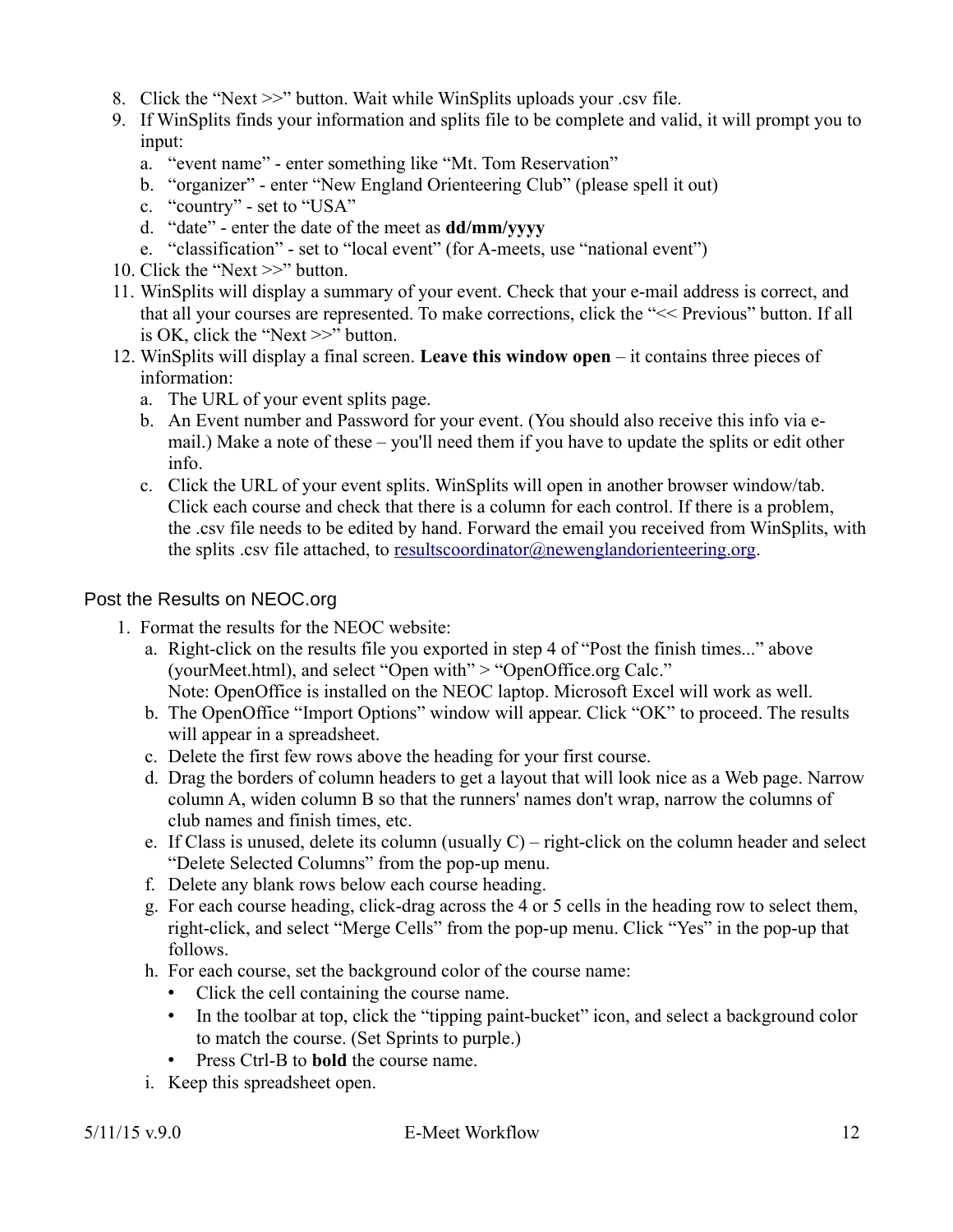- 2. Create a new website article of event results:
	- a. Open a new browser window (keep the WinSplits info window open). Load: <http://www.newenglandorienteering.org/>
	- b. Scroll to the bottom of the page, and click the small O-control flag in the right corner. The login page will load.
	- c. Log in using the username and password provided by the Webmaster.
	- d. If your login is successful, you will see a page with a block of "Account Options" at the top of the left-hand column. Click "Submit an Article." You will see a form for your new article.
	- e. In the Title field, enter the location and date of the event (e.g. "Prospect Hill October 18, 2015").
	- f. In the composition window (below the edit icons), enter a heading for the meet. These are usually like:

# **Mt. Tom Reservation, Holyoke, MA**

June 11, 2015

Meet Director: Ian Smith

- g. Notes:
	- To make a simple new-line (tighter line spacing as in the 3-line header above), press Shift-Enter; to make a new paragraph, press Enter.
	- To **bold** the first line, select the text and click the "**B**" button in the edit icons.
	- To center a paragraph, set your cursor anywhere in a line and click the "Align center" icon.
	- If after repeated editing your page "just won't format correctly," click Cancel (top-right) and start over.
- h. After the 3-line header, press Enter at least once, and type something like:

Split times are here (courtesy of WinSplits).

- i. Select the word "here" in that line, then click the "chain" icon in the top row of edit icons. (If you hover over it, "Insert/Edit link" will pop up.)
- j. The "Link" window will open. Copy the URL of your splits from the WinSplits page (it will be something like: http://www.obasen.nu/winsplits/online/en/show\_event.asp?id=22578). Paste it into the URL field of the Link window.
- k. Near the bottom of the Link window, set "Target" to "Open in new window".
- l. Click the "Insert" button to close the Link window.
- m. In the open spreadsheet of results, select the cells that you want on the website. That is, click the title cell of the first course, then hold the Shift key down and click the finish time of the last finisher of the last course.
- n. Press Ctrl-C to copy the results.
- o. In the Web browser, click after your splits link, and press Enter at least once. Press Ctrl-V to paste the table of results. Look over your page and make any edits.
- p. Click the "Publishing" tab near the top of the page. Set "Category" to "2015 Event Results" (select the current year).
- **q. Leave the other settings unchanged.**
- r. Scroll to the top of the webpage, and click "Save."
- s. Click the "Logout" button at the top of the left column.
- t. Your article is now submitted to the website. Depending on your account privileges, it may need to be reviewed before it appears online.

**Thank you for your submission!**